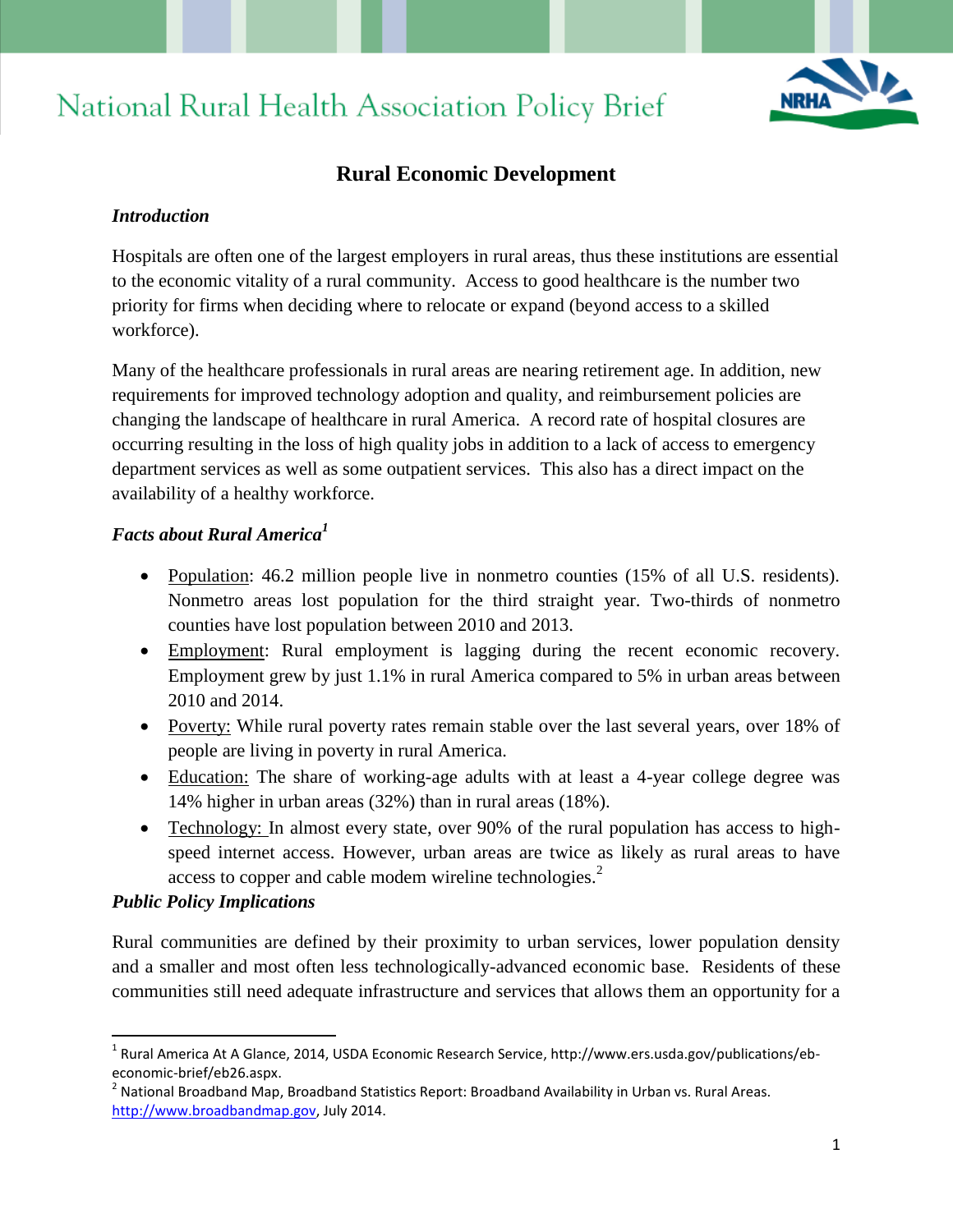higher quality of life. This policy brief suggests that the following four key ideas are essential for addressing the challenges that rural communities face.

- 1. Community Development: Thriving communities embrace change. Local leaders in these communities seek input from residents and create policies that reflect the unique needs and assets of the entire population including new multicultural populations. Stagnant communities reject change and are less likely to welcome new residents and their ideas. Programs that encourage leadership development skill building, conflict resolution training, and asset based community development are essential for rural community sustainability.
- 2. Diversified economic development plan: Rural communities that have witnessed an outmigration of their population are faced with the challenges of having a critical mass of consumers to justify the existence of hospitals, clinics, transportation services, and other health and social services. The first step to reducing the outmigration of the population is to provide quality employment opportunities within the community. Local leaders should create an economic development plan that is diverse, not relying on a single industry or firm, and recognizes the talent of the existing workforce with the knowledge that today's workforce includes multiracial and multicultural populations.
- 3. Workforce Development: Develop a strong workforce through accessible training programs and education. Provide an environment for workers (and their families) to remain safe and healthy by ensuring accessibility to comprehensive preventive and emergency care services. These services should include but are not limited to primary care, mental/behavioral health, dental, and child and adult day care services.
- 4. Education: Design and provide programs that meet the needs of adult learners and children of all ages from preschool through college, including community education and USDA extension services. In addition, these educational programs can be offered faceto-face but in some instances could be offered through distance-based methods.

## *A blueprint for success in Rural Economic Development*

• The CARE Model

Many rural communities have relied on attracting industries as their primary economic development strategy. Economic development professionals tout available land and building and promise incentives. In the end, many times the community is not successful in recruiting the business or the business moves to the community and either does not live up to promises or moves on to the next community with the richer incentives. Economic development strategies should rely on four key approaches: Creation, Attraction, Retention, and Expansion. Recruiting industry is one component to the CARE model but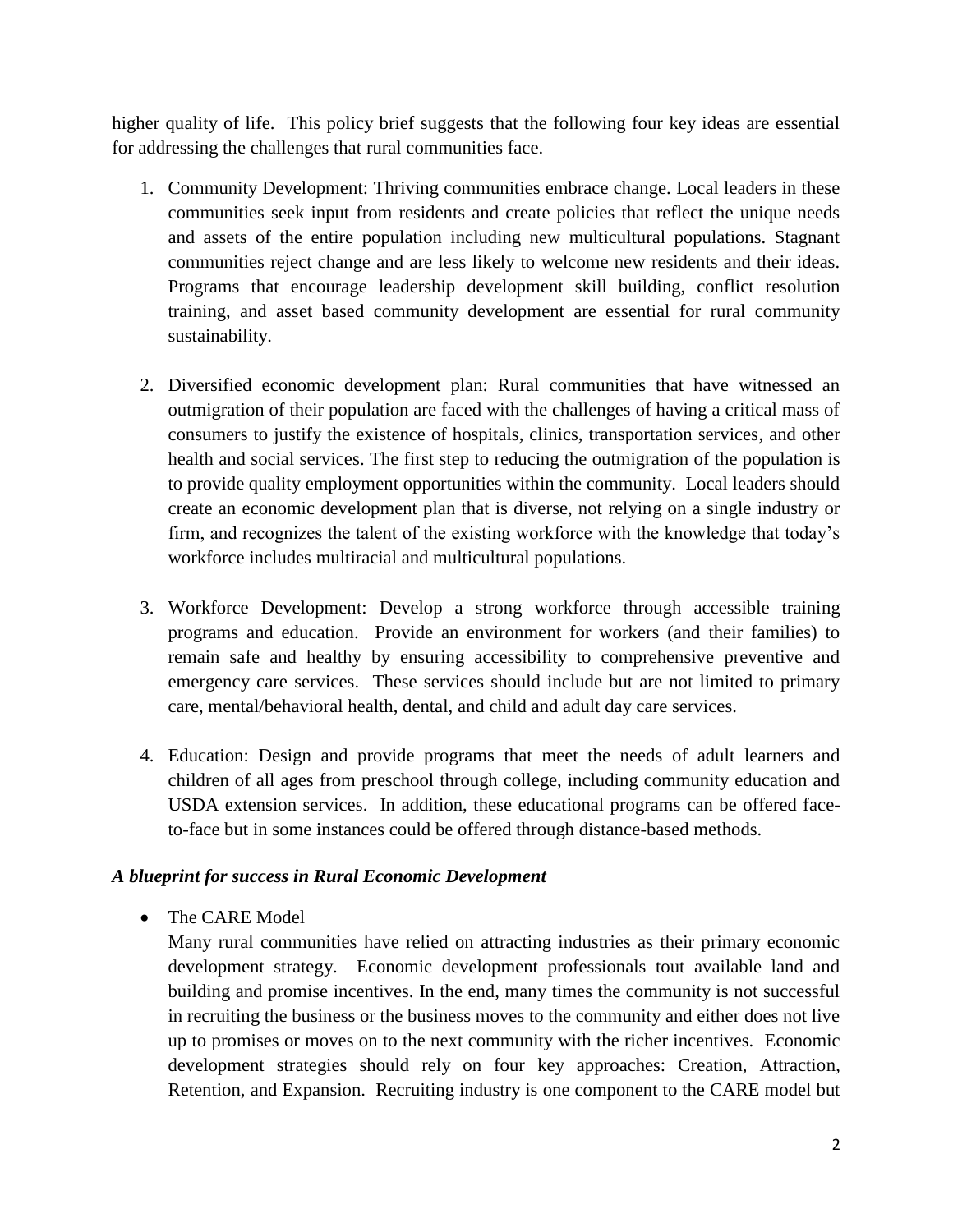assisting promising entrepreneurs is equally as important. In addition, focusing efforts on those businesses that already exist within the community is not just good customer service, its essential to ensuring that these businesses stay in business and have the opportunity to grow when the timing is right.

• Healthcare as an economic development strategy

Hospitals are often the second largest employer in a rural community in addition to pay relatively high wages to its employees. Focusing on the needs of the hospital as well as the clinics, private offices, medical laboratories, health IT firms is vital to keeping the "healthcare cluster" vibrant. If many residents are traveling out of the community for a type of healthcare service, if it is possible to provide those services locally then money doesn't leave the local community, this is an economic development strategy called *import-substitution*.

## • Access to services

Provide the essential services for all facets of the population recognizing the unique needs of typically marginalized populations including low-income, disability, minority, etc. In addition, provide opportunities to all to create an inclusive community attractive for healthcare professionals and their families.

• Transportation

Identify strategies to assist individuals to get from Point A to Point B so that those individuals who live in rural areas can continue to live there regardless of age, family structure, etc.

## *Recommendations*

- 1. Education: Continue to fund health workforce programs to not simply recruit individuals to rural areas but to reward those individuals that stay for extended periods of time in these communities.
- 2. Hospitals: Provide support for small rural hospitals, including CAHs. Hospitals are essential to rural communities, not just for access to emergency care but for the highquality jobs supported by the hospital. If the hospital closes, these rural communities will likely face higher poverty rates.
- 3. Rural Health Networks: Expand funding for the creation of rural health networks with the intention of identifying innovative strategies to expand services to all residents through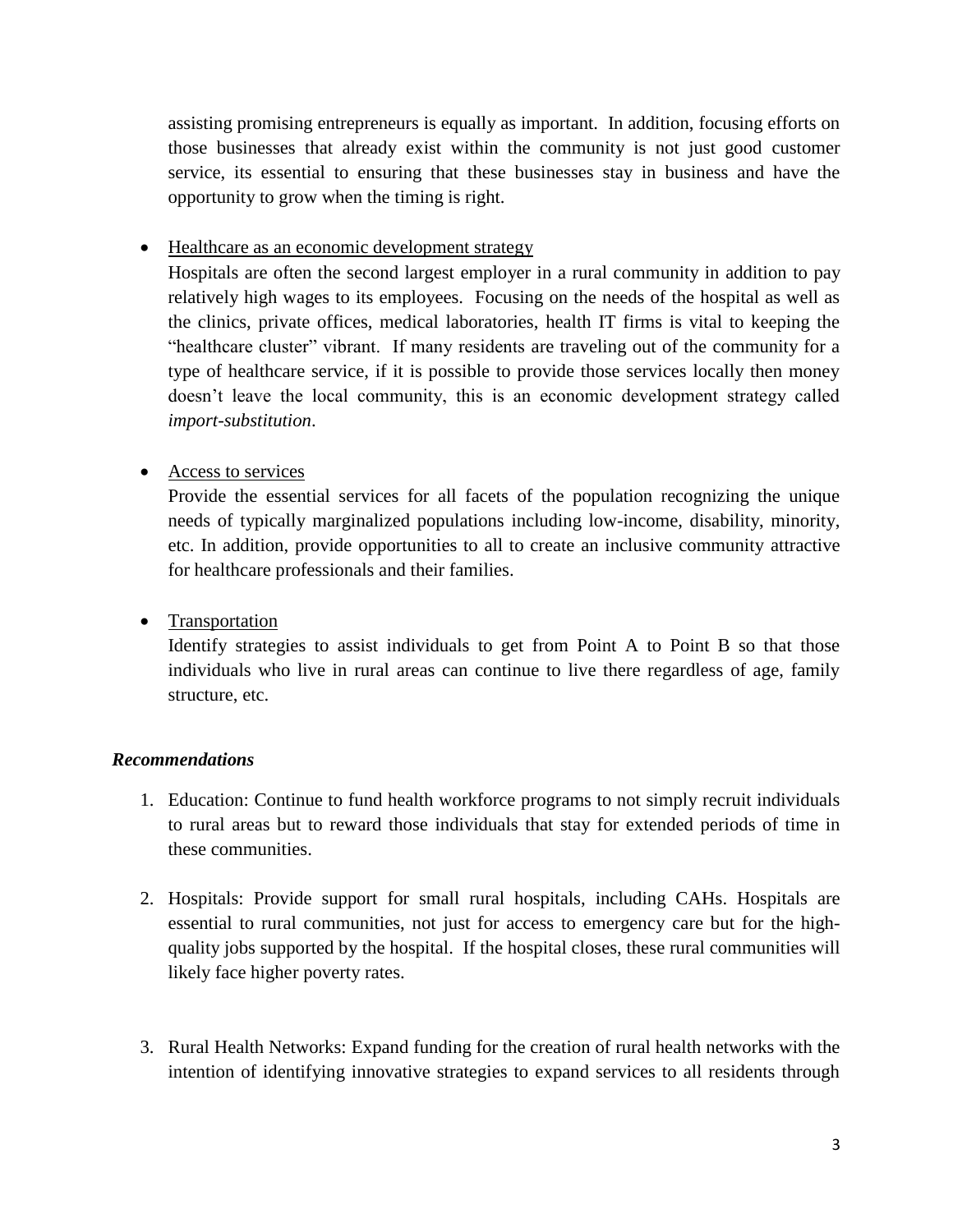collaboration across service providers. This ensures the sustainability of the providers as well as access to healthcare for residents.

- 4. Technology Infrastructure: Provide access to capital through grants and loans for facilities to adopt new technology for EMR and to meet all stages of meaningful use. In addition, provide educational programs to train doctors, nurses and other staff not just how to use the technology but how to interpret the data and how to make recommendations for quality improvement.
- 5. Research: The federal government should support research that explores the linkages between a strong healthcare system and sustainable local economies in rural communities.

## *References*

Barta, S., Frye, J., Nelson, J., Paterson, S., Ralstin, S., Wittman, P., & Woods, M. 2010. C.A.R.E. Model. *Southern Rural Development Center.* Retrieved from <http://srdc.msstate.edu/care/>

Doeksen, Gerald, Ron Loewen, and David Strawn. 1990. A Rural Hospital's Impact on a Community's Economic Health, *Journal of Rural Health*. 6(1): 53-64.

Holmes, George, Rebecca T Slifkin, Randy K Randolph and Stephanie Poley. 2006. *Health Services Research.* 41(2): 467-485.

Hu, Wuyang, Linda J. Cox, Joan Wright, and Thomas R. Harris. 2008. "Understanding Firms' Relocation and Expansion Decisions Using Self-Reported Factor Importance Rating, *The Review of Regional Studies*. 38(1): 67-88.

Keeping Physicians in Rural Practice, American Academy of Family Physicians Rural Recruitment and Retention Position Paper, Committee on Rural Health, 2002.

Manning, Leticia. 2014. Rural Health Networks: Adapting to a Changing Health Care Environment. Journal of Rural Health, Commentary. 30: 333-334.

Mareck, Daniel. 2011. Federal and State Initiatives to Recruit Physicians to Rural Areas. *Policy Forum*. 13(5): 304-309.

Porter, Michael E. 2000. "Location, Competition and Economic Development: Local Clusters in a Global Economy." *Economic Development Quarterly* 14(1): 15-34.

*Rural Wealth Creation*, John L. Pender, Bruce A. Weber, Thomas G. Johnson, and J. Matthew Fannin, eds. Routledge, New York, 2014.